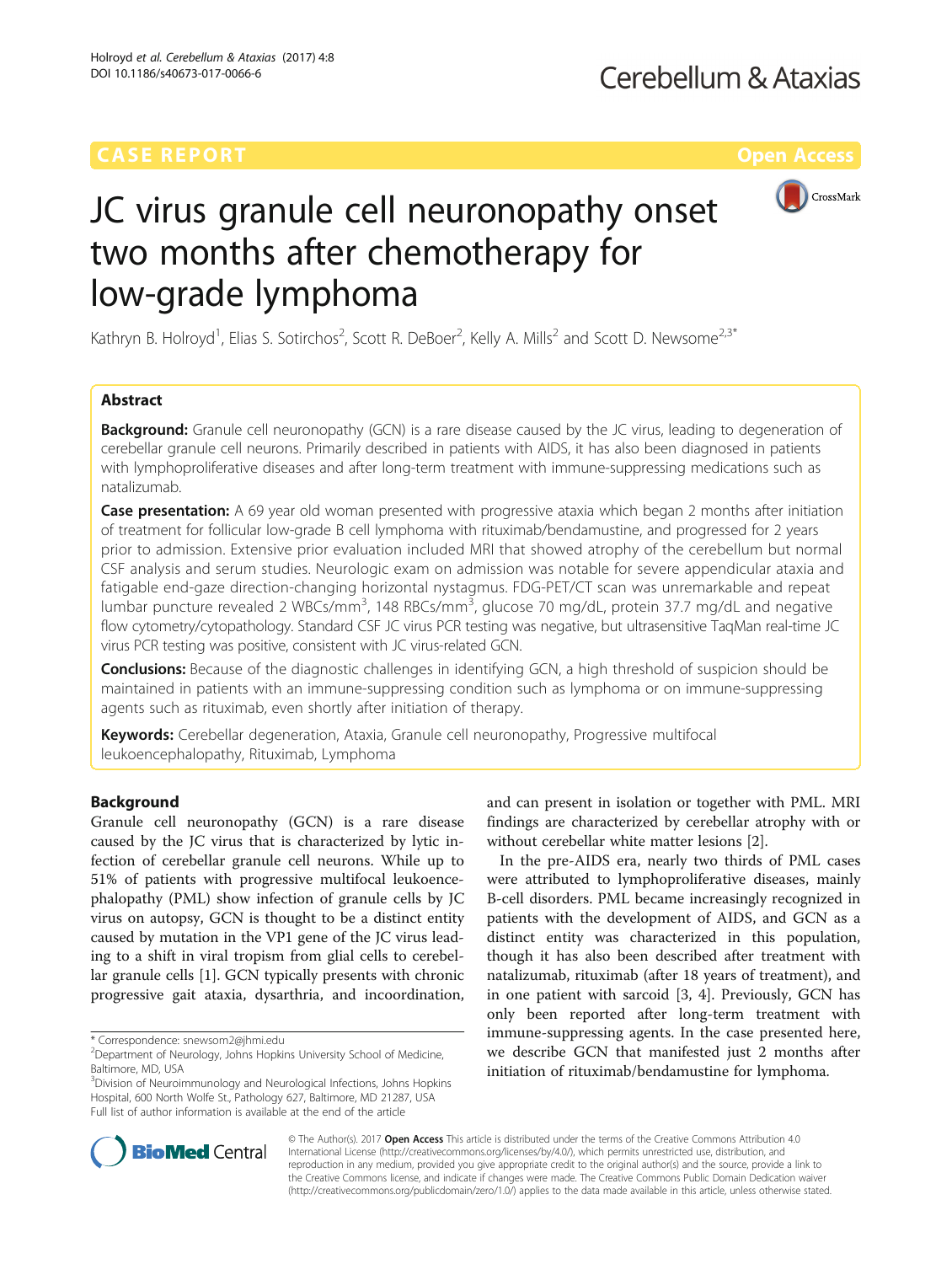# Case presentation

A 69 year old woman was diagnosed with CD20+ follicular grade 2 non-Hodgkin's lymphoma, stage 3a in 2014. She underwent 6 cycles of rituximab 650 mg/ bendamustine 160 mg, followed by four cycles of maintenance rituximab over the course of 1 year. Two months after initiation of chemotherapy (September 2014), she developed left lower extremity ataxia, which slowly progressed to involve her left arm followed by her right leg and right arm (by March of 2016). She also experienced severe vertigo exacerbated by any head movement but no diplopia or dysarthria.

Prior evaluation had included a brain magnetic resonance imaging (MRI) that showed scattered non-specific T2/FLAIR hyperintensities and atrophy of the cerebellar vermis and hemispheres. Routine cerebrospinal fluid (CSF) analyses including IgG index and oligoclonal bands were unremarkable. Serum paraneoplastic panel, copper/ceruloplasmin, vitamin levels (B1, B12, E), and autoimmune markers (i.e., celiac panel, antiGAD65 antibody) were negative.

She was admitted in June 2016 for an expedited evaluation after seeking out a second opinion. On admission she was wheelchair-bound, had severe appendicular and truncal ataxia, cerebellar dysarthria, and fatigable end-gaze direction-changing horizontal nystagmus. Cognition, strength, and sensation were intact. Biceps, brachioradialis, triceps, and patellar reflexes were 3/4 bilaterally and Achilles reflexes were 2/4 bilaterally. Plantar reflexes were flexor bilaterally.

Serum immunoglobulins were within normal limits, CD20+ lymphocyte percentage was 5.9%, absolute CD4+ cell count was 212/mm<sup>3</sup>, and HIV was negative. Serum autoimmune labs including Thyroglobulin antibody (Ab), Thyroperoxidase Ab, Anti-Ri/La/Hu Abs, anti-VGCC Ab, anti-endomysial Ab, and Celiac panel were negative. In addition, the CSF Mayo encephalopathy panel (anti-NMDA receptor, anti-GABA, anti-ANNA-1, anti-ANNA-2, anti-GAD65 Abs) was negative. ANA was positive at a value of 1:80. Repeat brain MRI demonstrated worsening cerebellar atrophy and patchy T2/FLAIR hyperintensities involving the pons and middle cerebellar peduncles (Figure 1). FDG-PET/CT scan reported no abnormal FDG activity in the visualized brain. The scan showed asymmetric lymphoid activity in the retropharyngeal space (left  $>$  right), possibly physiologic or inflammatory. Flexible Fiberoptic Laryngoscopy to follow-up this finding was negative for any mucosal lesions or masses. Repeat CSF analysis revealed 2 WBCs/mm<sup>3</sup>, 148 RBCs/ mm3 , glucose 70 mg/dL, protein 37.7 mg/dL and negative flow cytometry/cytopathology. Notably, standard CSF JC virus PCR was negative. However, ultrasensitive TaqMan real-time JC virus PCR testing was positive at 15,180 copies/ml, consistent with a diagnosis of JC virus-related GCN.



Following her diagnostic admission in early July of 2016, she was enrolled in a clinical trial evaluating the efficacy and safety of pembrolizumab, a PD-1 receptor blocking antibody, in JC-virus associated disease. Quantitative JCV PCR load increased from 15,000 to 26,000 following the first round of treatment and her clinical status deteriorated further. Given the lack of clinical response and rising JC viral titer, treatment was discontinued and her cerebellar ataxia relentlessly progressed necessitating home hospice.

# **Discussion**

In one review examining PML after rituximab in HIVnegative patients (most with hematologic malignancies), the median time from first rituximab dose to onset of PML was 16 months (range of 1–90 months) [[5\]](#page-2-0). GCN following treatment with rituximab has been described in only a single case report in which a patient was treated for Non-Hodgkin's lymphoma with monthly rituximab for 11 years prior to developing symptoms [\[3](#page-2-0)]. In the case presented here, the patient had symptom onset only 2 months after initiation of rituximab and bendamustine, with continued progression while on chronic rituximab over the next 18 months.

PML was first discovered in three patients with underlying lymphoproliferative disorders, and in a case review of 230 cases of PML in the pre-AIDS era nearly two thirds had lymphoproliferative disorders with the majority being B-cell diseases [\[6](#page-2-0)]. There has been only one reported case of GCN in a patient with lymphoma, and this patient was also treated with rituximab as discussed above [[3](#page-2-0)], emphasizing the novelty of our case. Given the short latency from time of rituximab treatment to the development of initial neurological symptoms, we must consider that underlying lymphoma could in fact be the causative factor for GCN development in this patient, though the definite symptoms began several months after chemotherapy initiation. It is also possible that the combination of pre-existing lymphoma